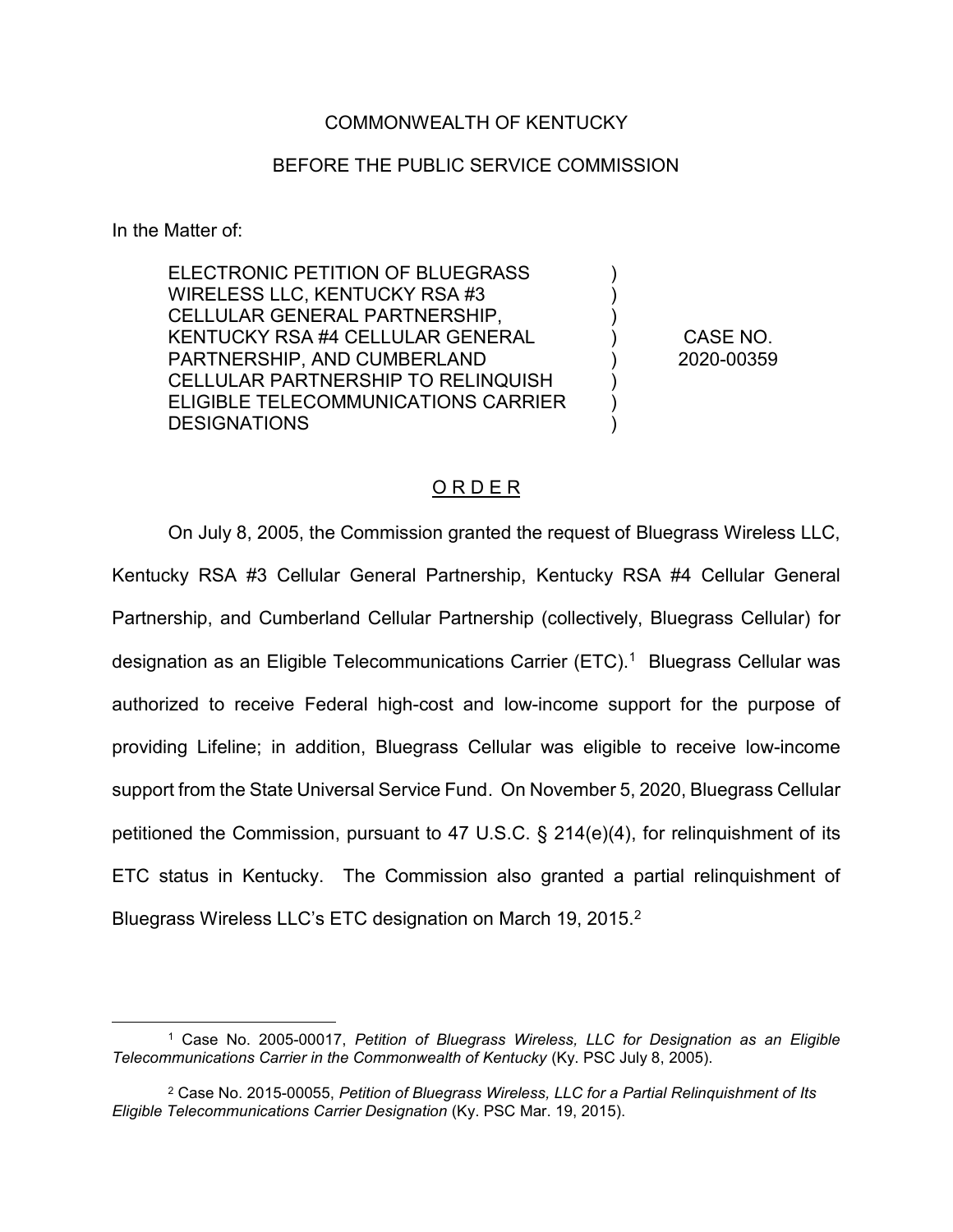Bluegrass Cellular is a facilities-based wireless provider serving customers in Central Kentucky. On October 19, 2020, Bluegrass Cellular entered into an agreement to be acquired by Verizon Communications Inc. (Verizon). Bluegrass Cellular anticipates that this transaction will close late 2020 or in early 2021. $3$  Bluegrass Cellular intends to wind down its Lifeline services in Kentucky effective December 21, 2020. Bluegrass Cellular has approximately 213,579 customers in its service area, including 38 Lifeline customers.4 The service area is currently served by numerous wireline and other wireless telecommunications services, including various alternative ETCs. 5

Under 47 U.S.C. § 214(e)(4) of the Act, a State commission shall permit a carrier to relinquish its ETC designation in any area served by more than one ETC. Following relinquishment of Bluegrass Cellular's ETC designation, there will continue to be several ETCs in the study area that provide Lifeline. Because other ETCs currently serve the entire area in which Bluegrass Cellular is designated an ETC in Kentucky, notice need not be provided to those carriers to permit them to purchase or construct facilities to ensure that Bluegrass Cellular customers will continue to receive service.

Bluegrass Cellular states in the application that no later than November 5, 2020, it will provide written notice by U.S. mail and SMS text message to each of their then current Lifeline customers in Kentucky advising that they will no longer provide Lifeline service discounts. The notices will inform these customers that the monthly Lifeline credit will be discontinued December 21, 2020. The notices will further inform each customer that

<sup>4</sup> *Id.*

 <sup>3</sup> Application at 2.

<sup>5</sup> *Id.* at 3.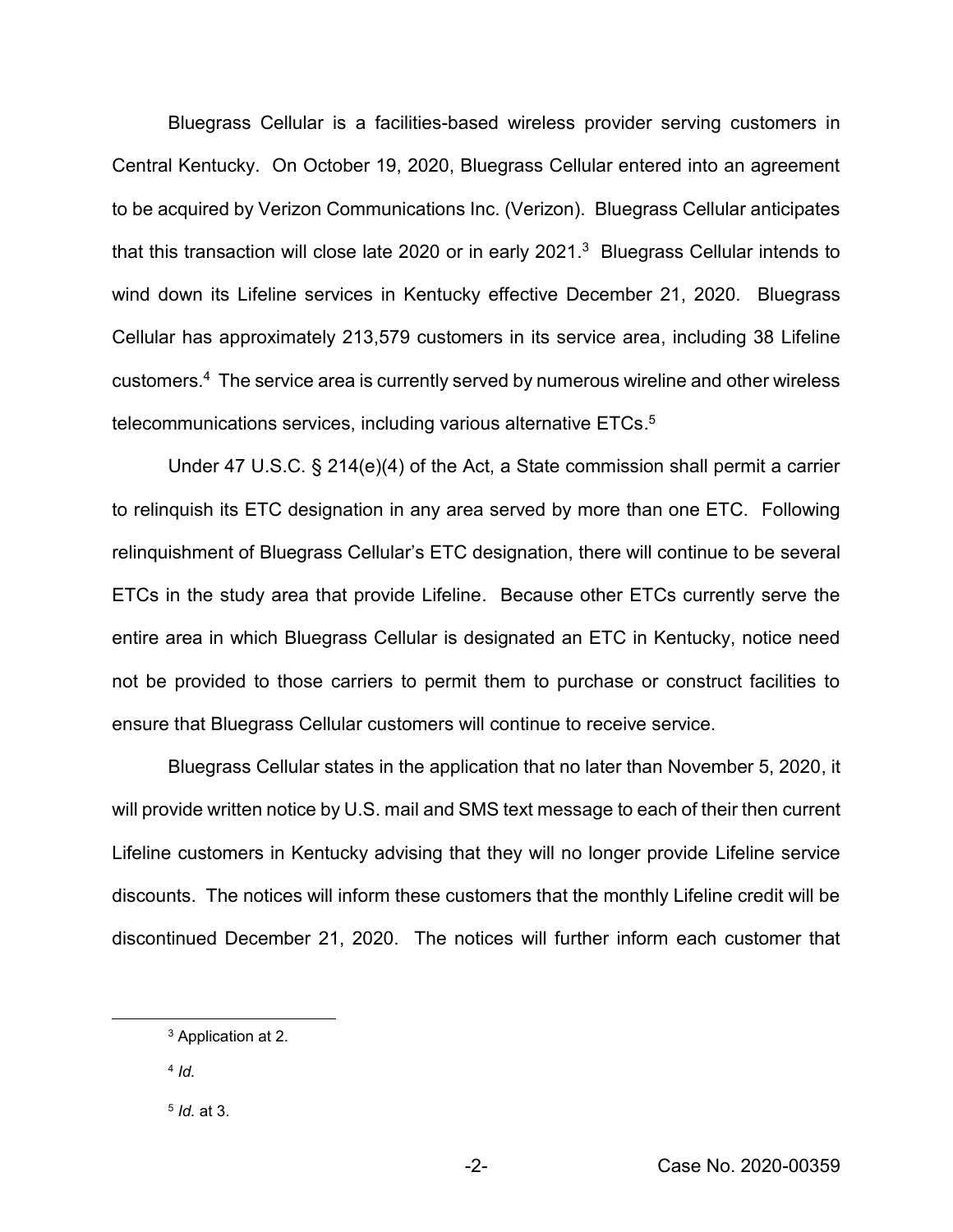Lifeline discounted service may be obtained from one of the remaining ETCs in the area. Further, Bluegrass Cellular and subsequently, Verizon will offer each Lifeline customer the option to remain a customer at the same rates and receive the same service plan. Bluegrass Cellular is not activating any new Lifeline subscribers in Kentucky as of the date of its application.<sup>6</sup>

On December 17, 2020, Bluegrass Cellular filed a status update to supplement its petition.7 Bluegrass Cellular stated that it had in fact given notice to its Lifeline customers as it had outlined in the petition.<sup>8</sup> Bluegrass Cellular had anticipated that the transaction would close on December 31, 2020; however, in this status update, it now expects the transaction to close in the first quarter 2021.9 Bluegrass Cellular requested that the Commission refrain from approving its request to relinquish its ETC status pending further notification from Bluegrass Cellular.10 Bluegrass Cellular committed to continue to serve Lifeline customers and provide adequate notice to those customers upon which it will discontinue providing Lifeline service.<sup>11</sup>

On January 19, 2021, Bluegrass Cellular filed with the Commission its first supplemental status update.<sup>12</sup> In this update, Bluegrass Cellular stated that the

<sup>10</sup> *Id.,* paragraph 3.

 <sup>6</sup> *Id.* at 6.

<sup>7</sup> Status Update (filed Dec. 17, 2020).

<sup>8</sup> *Id.,* paragraph 2.

<sup>9</sup> *Id.,* paragraph 1.

<sup>11</sup> *Id.,* paragraph 5.

<sup>12</sup> First Supplemental Status Update (filed Jan. 19, 2021).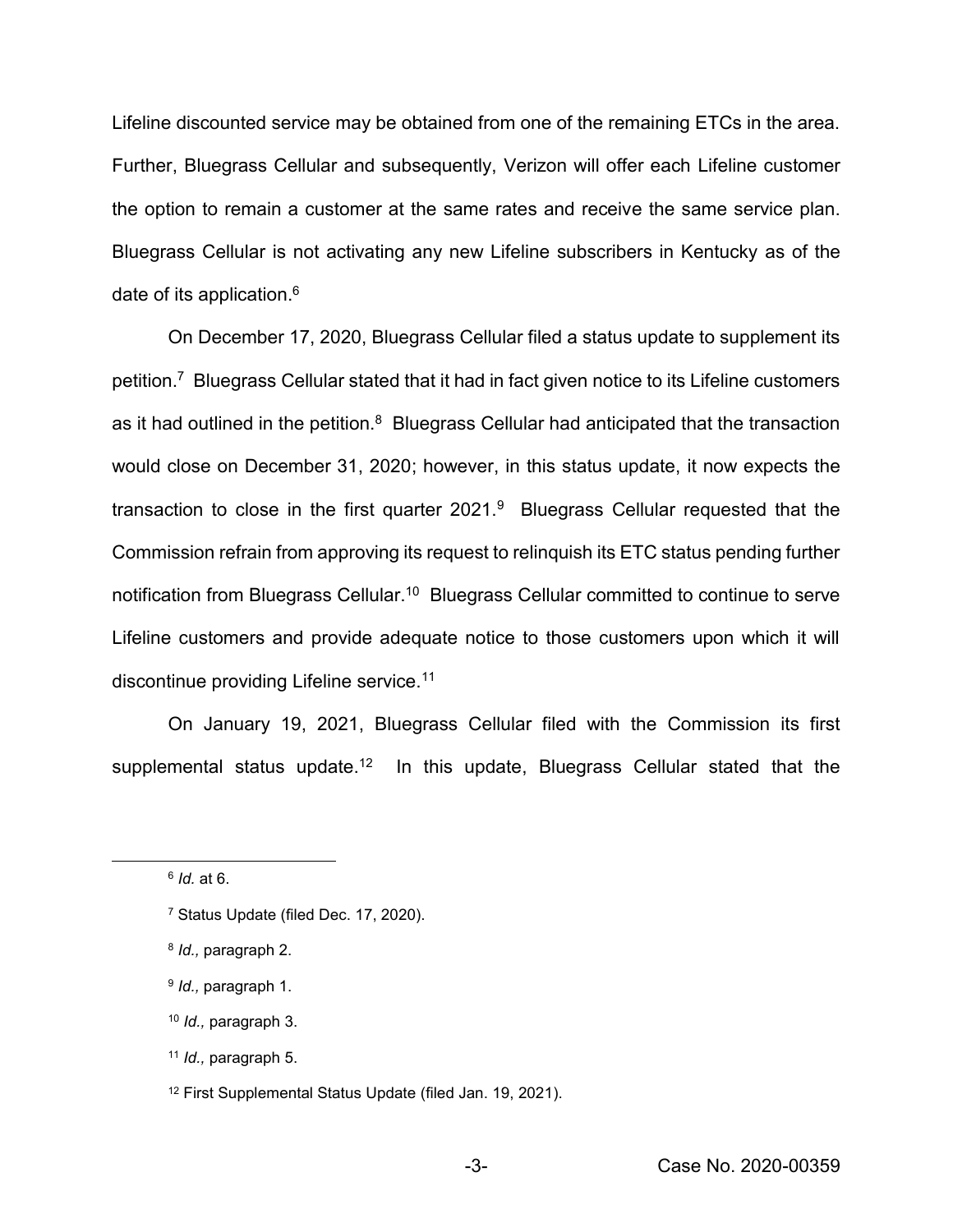transaction is now expected to close on or about March  $5$ , 2021.<sup>13</sup> Bluegrass Cellular intends to again notice customers no later than February 3, 2021, that it will no longer provide Lifeline discounts and the options available to them.14 Bluegrass Wireless requests that the Commission grant the requested relinquishment of its ETC status effective March 5, 2021.15

47 U.S.C. § 214(e)(4) states in part:

A State commission shall permit an eligible telecommunications carrier to relinquish its designation as such a carrier in any area served by more than one eligible telecommunications carrier. An eligible telecommunications carrier that seeks to relinquish its eligible telecommunications carrier designation for an area served by more than one eligible telecommunications carrier shall give advance notice to the State commission of such relinquishment. Prior to permitting a telecommunications carrier designated as an eligible telecommunications carrier to cease providing universal service in an area served by more than one eligible telecommunications carrier, the State commission shall require the remaining eligible telecommunications carrier or carriers to ensure that all customers served by the relinquishing carrier will continue to be served, and shall require sufficient notice to permit the purchase or construction of adequate facilities by any remaining eligible telecommunications carrier. The State commission shall establish a time, not to exceed one year after the State commission approves such relinquishment under this paragraph, within which such purchase or construction shall be completed.

The Commission, being sufficiently advised, finds that, pursuant to 47 U.S.C. §

214(e)(4) above, there is more than one ETC in the area of relinquishment and those

carriers have sufficient facilities for the provision of service. The Commission also finds

 <sup>13</sup> *Id.*, paragraph 1.

<sup>14</sup> *Id.*, paragraph 3.

<sup>15</sup> *Id.*, paragraph 4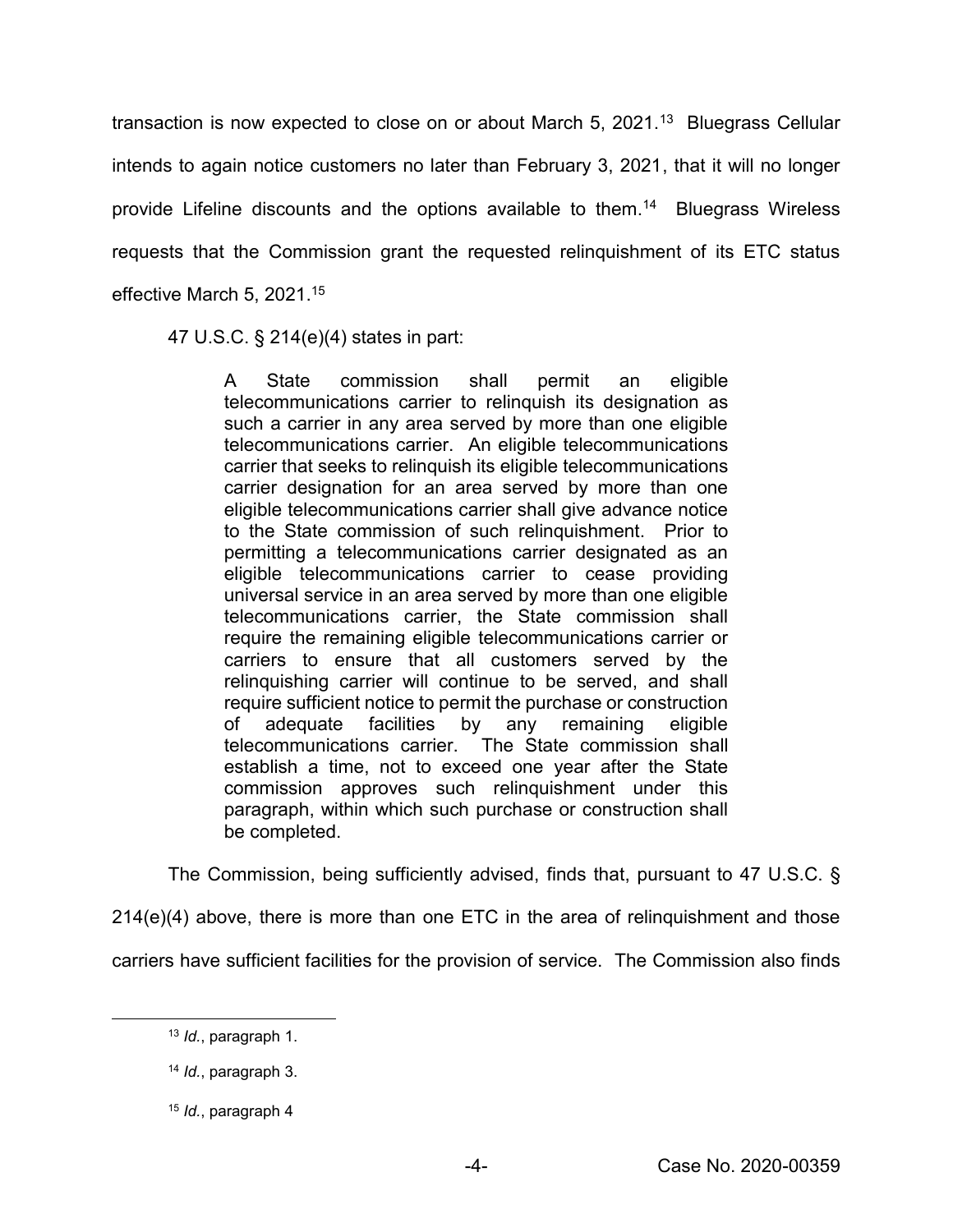that Bluegrass Cellular has provided sufficient notice to its customers to enable those customers to seek alternative service providers.

IT IS HEREBY ORDERED that:

1. Bluegrass Cellular's request to withdraw as an ETC is granted effective March 5, 2021.

2. This case is closed and removed from the Commission's docket.

## [REMAINDER OF PAGE INTENTIONALLY LEFT BLANK]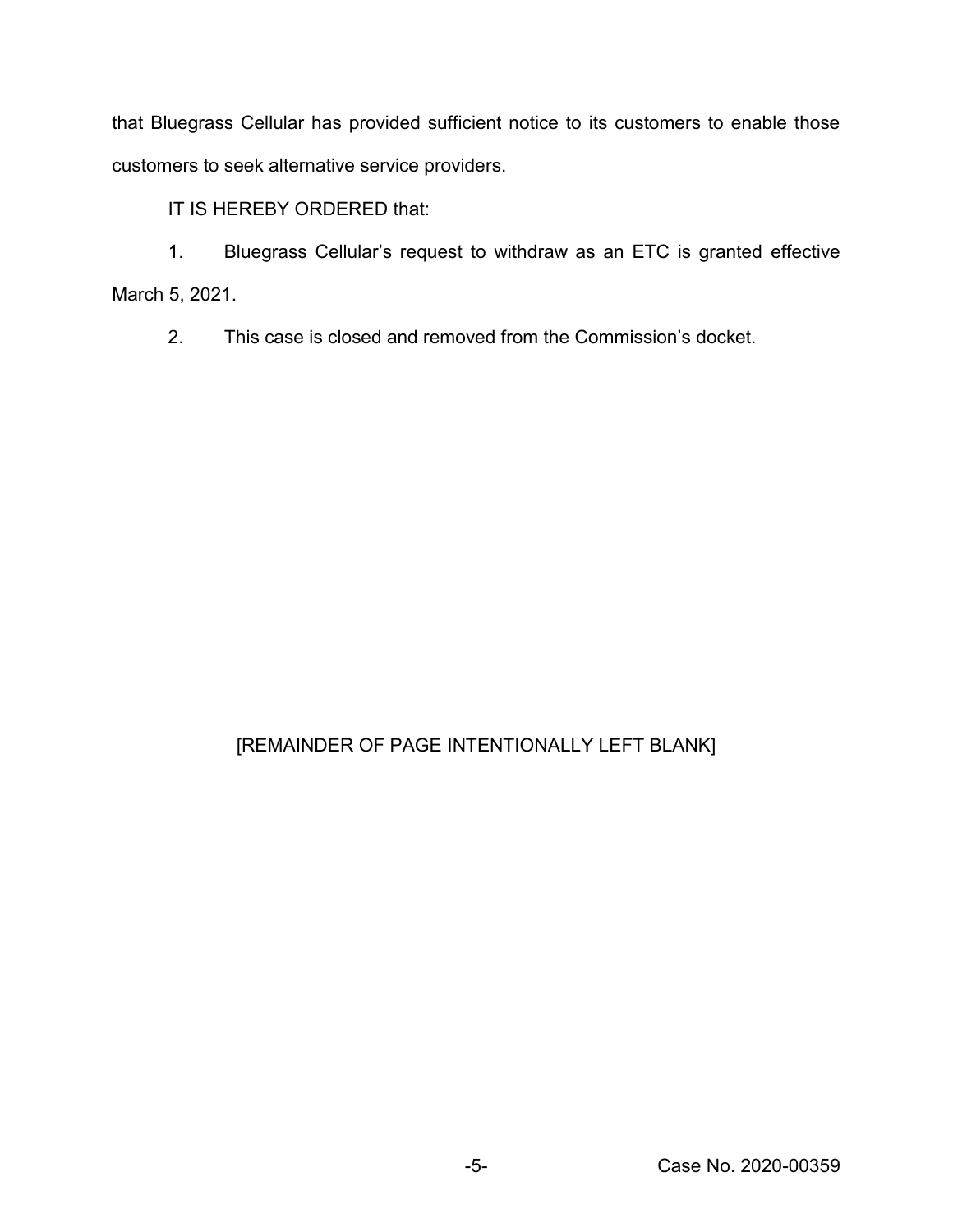By the Commission



ATTEST:

Shide C. Pridwell

Case No. 2020-00359